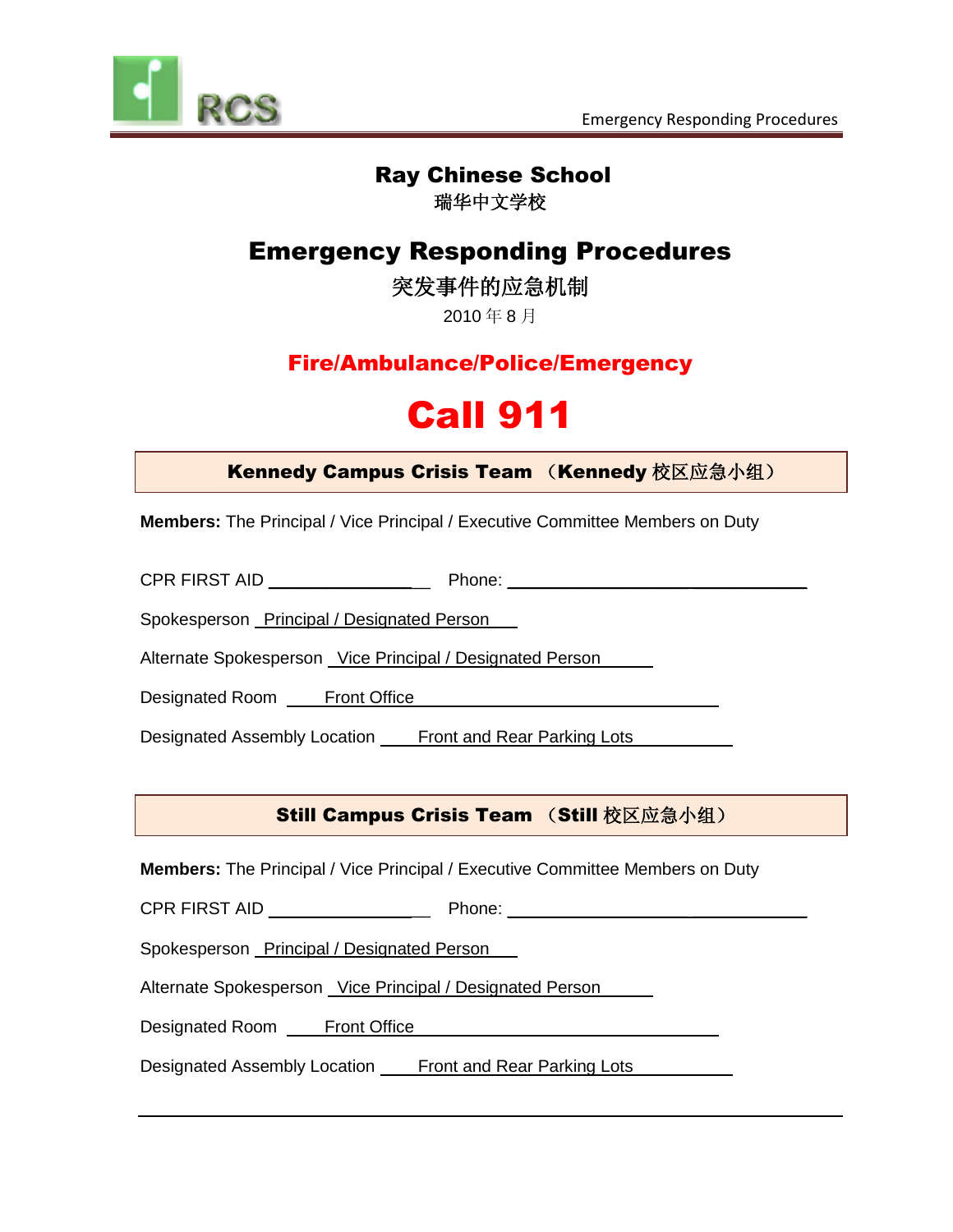

# Staff Responsibilities in the Event of Emergency 紧急事件发生时教职员工责任

#### **Principal or designee:** オンラントンの検査の検索を実現する

- Verify information **Warehouse of the Market Warehouse Market Market Warehouse Market Warehouse New York Charles**
- Call 911 (if necessary) 如有必要,拨打 911 紧急电话
- Seal off high-risk area 封锁高危险区域
- Convene crisis team <br>
 Particle Policing Particle Particle Particle Particle Particle Particle Particle Particle Particle Particle
- Implement crisis response procedures 启动应急机制
- Notify students and staff **be a controlled by a controlled by a controlled by a controlled by a controlled by**
- Evacuate students and staff if necessary 3必要时,组织师生员工撤离现场
- Respond to media https://www.franking.com/distance/setter/setter/setter/
- Notify board president (if necessary) 如有必要, 通知董事长
- Implement post-crisis procedures 执行突发事件善后处理
- Keep detailed notes of crisis event <br>
记述突发事件的详细经过并归档

#### **Executive Committee Members the original original original original original original original original original or**  $\mathbb{R}$  $\mathbb{R}$  $\mathbb{R}$  $\mathbb{R}$  $\mathbb{R}$  $\mathbb{R}$  $\mathbb{R}$  $\mathbb{R}$  $\mathbb{R}$  $\mathbb{R}$  $\mathbb{R}$  **\math**

- Following principal's instructions 听从校长指挥
- Assist principal handling emergency 协助校长处理突发事件
- Refer media to principal (or designee) 由校长或指定人接媒体采访

- Verify information **the contract of the contract of the contract of the contract of the contract of the contract of the contract of the contract of the contract of the contract of the contract of the contract of the con**
- Lock classroom doors, 除非接到撤离通知, 老师应该锁紧 unless evacuation orders are issued 教室门
- 
- Account for all students <br> **Account for all students**
- Take class roster during an evacuation 撤离时带上学生名册
- Stay with students during an evacuation 撤离期间始终和学生一起
- Keep detailed notes of crisis event 详细记述突发事件的经过
- Refer media to principal (or designee) 由校长或指定人接受媒体采访

#### **Ray Chinese School Executive Committee**

瑞华中文学校校委会 2010 年 8 月 15 日

#### Teachers **No. 2018 2018 12:00 12:00 12:00 12:00 12:00 12:00 12:00 12:00 12:00 12:00 12:00 12:00 12:00 12:00 12:0**

• Warn students, if advised **be a managed by a straight ware** 如果接到通知, 提醒学生注意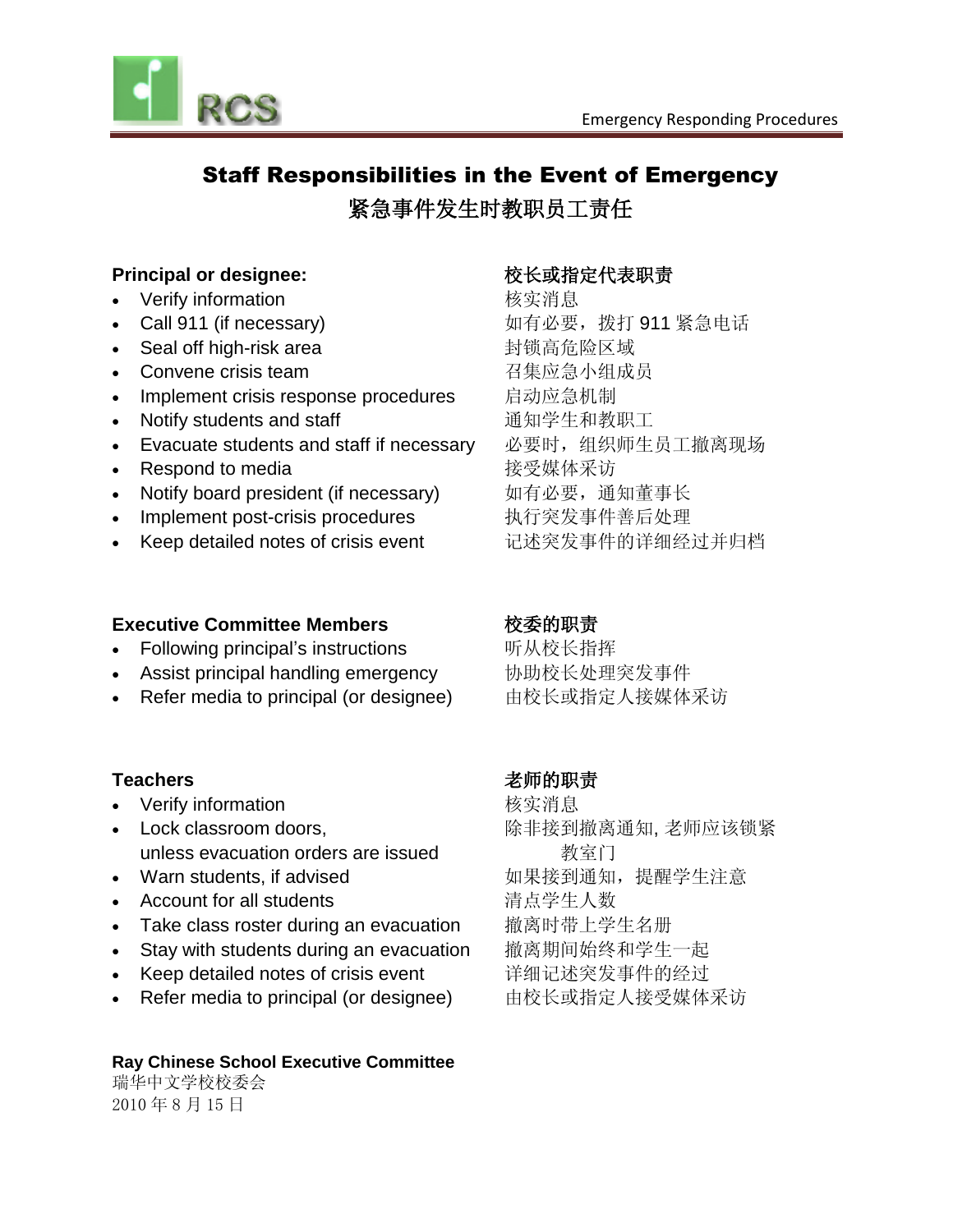

# In the event of Serious Injury/Death

严重伤亡事故危机处理

#### **If incident occurred in school** (事故发生在学校里)

- **Call 911** 拨打 911 紧急电话(现场人员)
- **Notify CPR/first aid certified persons**  通知 CPR 急救人员(现场人员)
- **If possible, isolate affected student/staff member** 可能情况下,对相关学生和教职员进行隔离(现场人员)
- **Notify Principal** 通知校长
- **Principal Notifies Board President / Board** 校长通知董事长/董事会
- **Activate school crisis team. Designate staff person to accompany injured/ill person to hospital**

启动应急小组,专人陪伴受伤/生病人员前往医院

- **Principal notifies parent(s) or guardian(s) of affected student** 校长通知相关学生的家长和监护人
- **Direct witness(es) to school office. Contact parents if students are sent to the office**

将现场人员带到办公室,如有学生在场, 应通知相关家长或监护人

- **Determine method of notifying students, staff and parents** 校长决定如何通知其他学生,教职员和家长
- **Refer media to principal (or designee)** 由校长或指定人接受媒体采访

#### **If incident occurred outside of school**(事故现场不在学校内)

- **Activate school crisis team.**  校长启动应急小组
- **Notify staff before normal operating hours.**  在正常工作时间前通知教职员
- **Determine method of notifying students and parents.**  决定如何通知学生和家长
- **Refer media to principal (or designee)** 由校长或指定人接受媒体采访

#### **Ray Chinese School Executive Committee**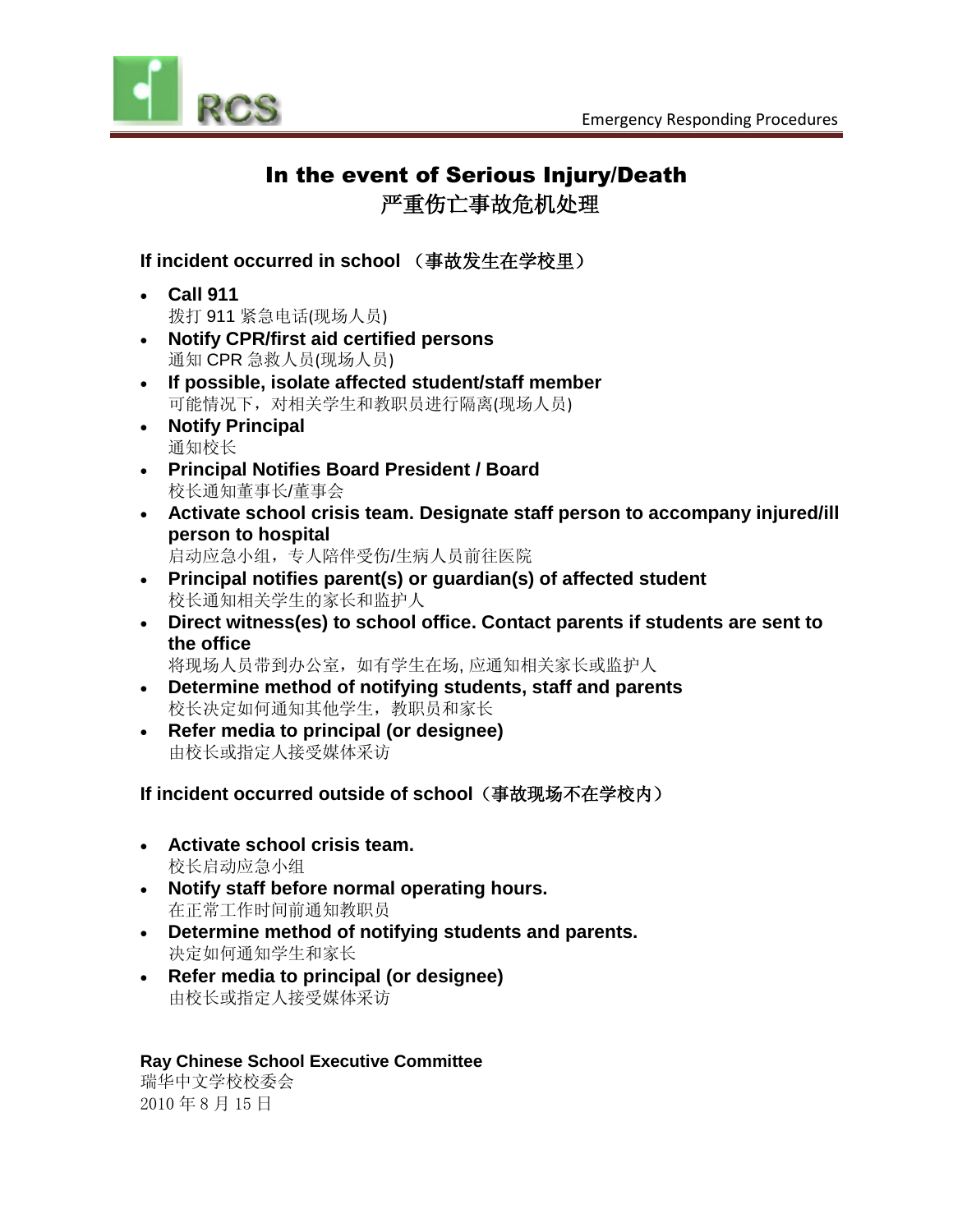

# In the event of Sickness or Minor Injury

# 生病和意外受伤处理

**During normal school hours, in the event of accidental injury and sickness** 在学校的正常教学时间里,如果发生学生意外受伤,生病等突发事件时

**If a person's life is in immediate danger, follow Serious Injury/Death procedures** 在学生面临生命危险时,按严重伤亡事故危机处理

#### **In the event that life is not in immediate danger,**

在一般生病和意外受伤时,

- **CPR/FIRST AID will provide first help at the scene.**  由 CPR FIRST AID 专人 在第一时间提供协助
- **Bring the student to the designated room** 把相关学生带到指定地点
- **Executive Committee member (on duty) notifies student's emergency contact person printed on registration form, normally within 10 minutes.**  值班校委在最快的时间内(一般在十分钟内)电话通知该学生注册时填写的意外事件联络 人
- **Student will remain in the designated room with school staff until picked up by parents/guardians**

学校职员陪伴学生在指定教室等候家长或监护人前来领回

 **Executive Committee member (on duty) should Keep detailed notes of crisis event, including the description, when, where, teacher, students, witnesses, procedures taken, how parents/guardians were notified, decisions made, and results**

值班校委应该尽量详细地记录下事件经过,包括对事件描述,发生的时间,所在课堂和相 关老师,受伤或生病学生,现场的学生,处理过程,如何通知家长/监护人以及所做决定 和处理结果等等。

#### **Ray Chinese School Executive Committee**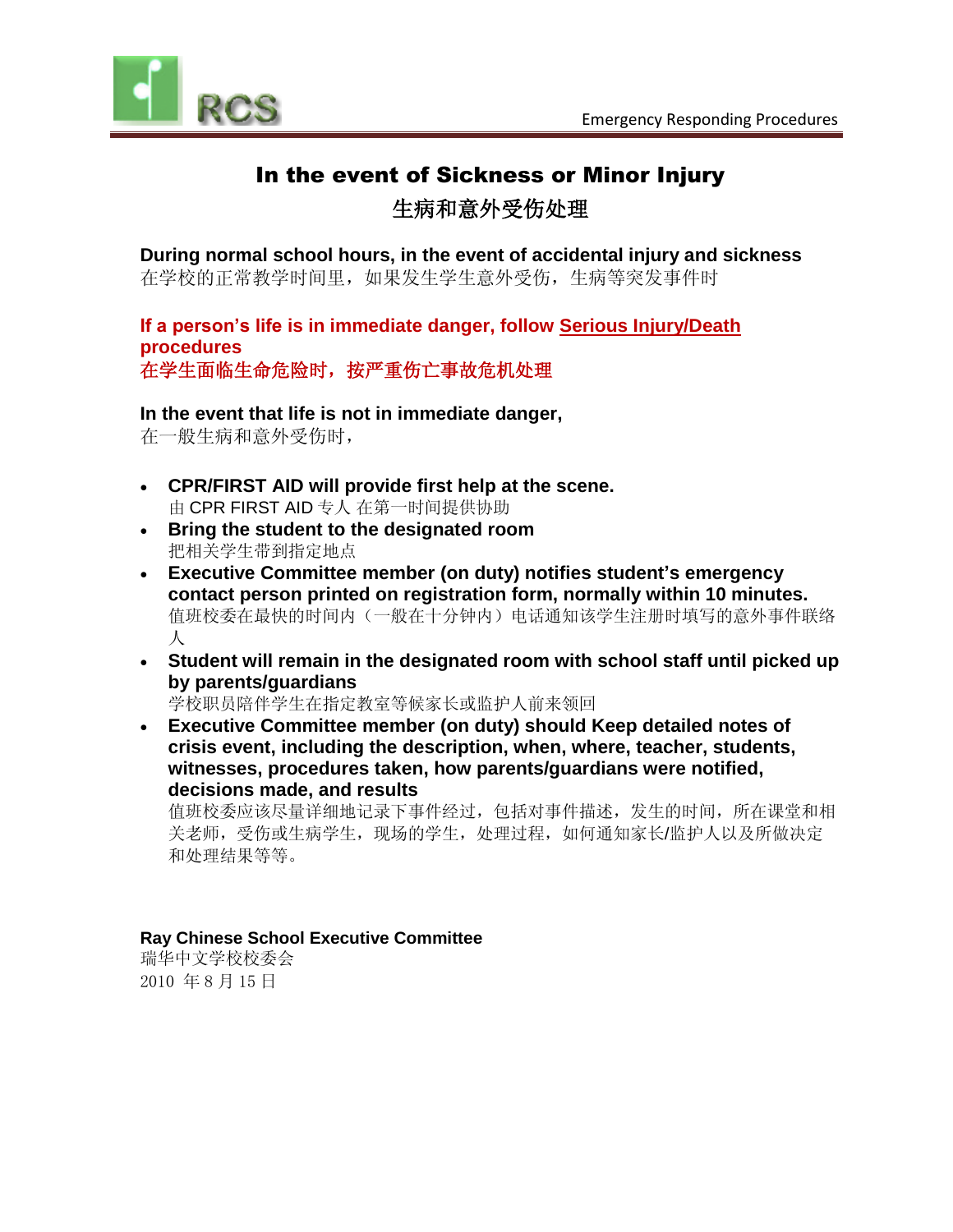

Fire 火警条例

- 1. 严禁在校区内玩火, 抽烟, 玩弄警报器.
- 2. 消防部门对假警报的罚款规定是, 每十二个月内:
	- a. 第一次 警告
	- b. 第二次 罚款 \$100 美元
	- c. 第三次 罚款 \$150 美元, 依次类推.

#### 罚款将由肇事者承担.

- 3. 家长有责任教育子女遵守火警条例,紧急情况下听从老师指挥
- 4. 教师有责任教育学生遵守火警条例,每学期至少宣讲一次,以期使每个学生知道火情发生 时应听从老师的指挥
- 5. 教师及值班家长有责任在火情发生时带领学生以正确的方式逃生
- 6. 根据 Village of Lisle 和 City of Aurora 的防火管理规定,警报器报警时,<mark>无论有无火</mark> 情, 每个人都要从最靠近的出口处有秩序地撤离建筑物
- 7. 学生必须在任课老师和值班家长的带领下排成一队, 安静, 迅速地按指定疏散路线撤离到 大楼外集合. 不得擅自离开班级. 撤离路线及集合地点见教室内挂图
- 8. 如火警发生在课间休息时间, 学生应从最靠近的出口处到大楼外按中文课集合地点汇合, 安静地等待值班家长和老师到来
- 9. 如指定的路线前方有烟雾发生, 应迅速改向安全通道离开建筑物
- 10.在烟雾中, 尽可能把头放低. 如通道两端都有烟雾, 应迅速进入有窗的教室, 关好门, 与 外面的人取得联系. 若不是情况危急, 不要打破玻璃窗
- 11.上课老师和值班家长必须清点人数. 如发现有学生没到,立即通知应急小组或校委成员进 行查找
- 12.任何非工作人员一律不得往教室里找孩子
- 13.任何家长不得擅自将学生带走. 更不许马上开车离开. 以防堵塞消防车通道, 并防止发生 交通意外
- 14.全体师生和家长必须在消防人员解除警报后方可解散,重新进入学校

#### **Ray Chinese School Executive Committee**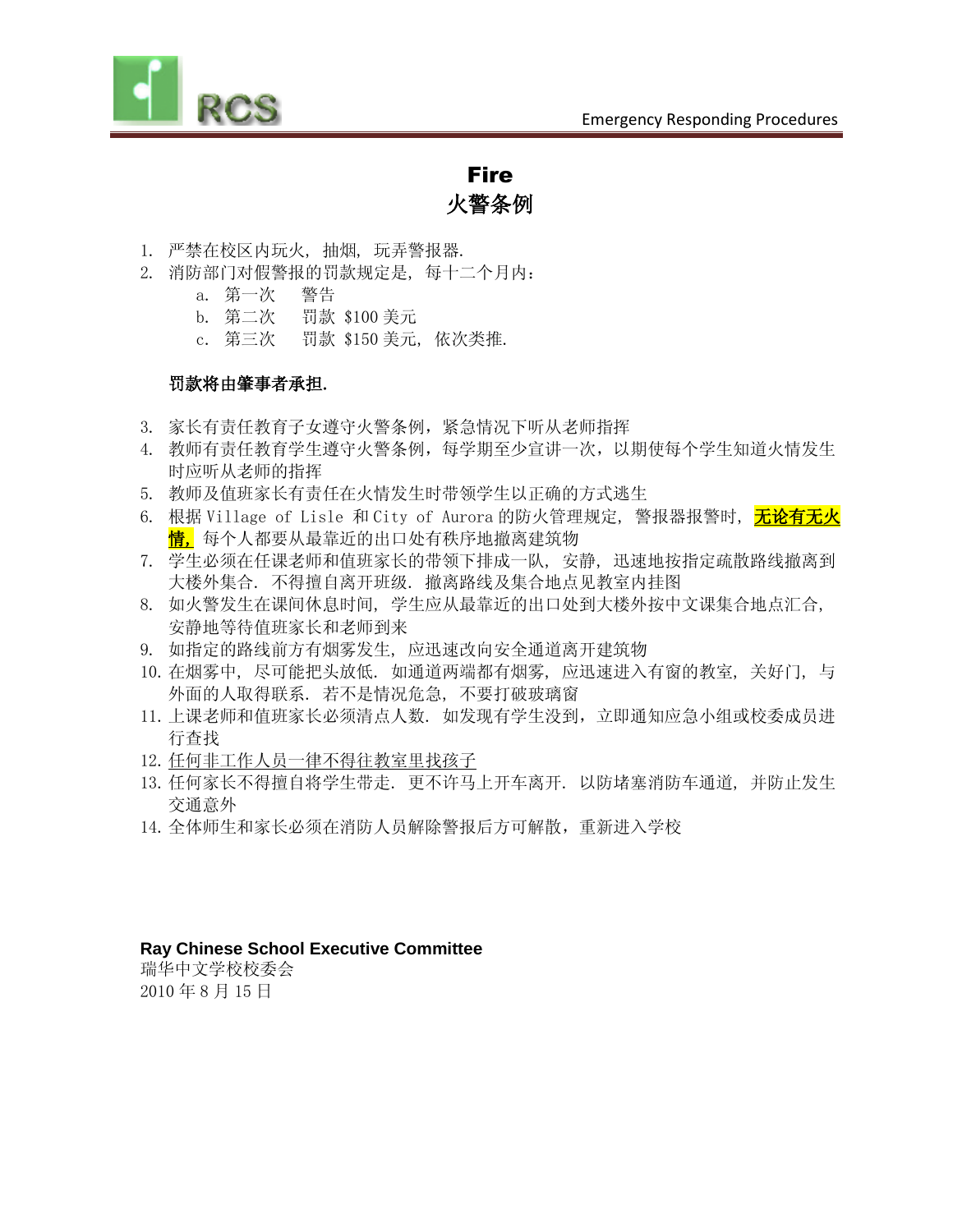

# In the event of Assault, Bullying, and Fights 攻击,欺负别人和打架

**Assault**,**bullying and fights are not allowed in school. Students involved in assault, bullying and fights may face serious disciplined, up to being dismissed from school. If necessary, school will call police to handle the situations.**

学校不允许学生有攻击/欺负别人和打架行为。学校将对参与以上行为的学生进行严肃的处 理,直至开除学籍。必要时,交由警方处理。

#### In the event of assault, bullying, and fights:

- **Ensure the safety of students and staff first** 确保学生和教职员工的安全
- **Call 911 to notify law enforcement if circumstances lead you to believe that criminal activity is involved, e.g., if a weapon is used, if there has been a sexual assault or there is a physical injury that causes substantial pain..**  如果相信有武器介入,涉及性骚扰行为,或伤势严重等情况,拨打 **911** 报警
- **Notify CPR/first aid**  通知 CPR/First Aid 人员
- **Notify school administrators** 通知值班校委,校委办公室
- **Seal off area where assault took place** 封锁袭击现场
- **Do not leave the victim alone** 派人陪伴受害者
- **Principal notifies parents of students involved in assault.**  校长通知相关的学生家长
- **Executive Committee member (on duty) document all activities. Ask victim(s)/witness(es) for their account of incident** 值班校委详细记录事件经过, 记录受害者和目击者对事件的描述

#### **Ray Chinese School Executive Committee**